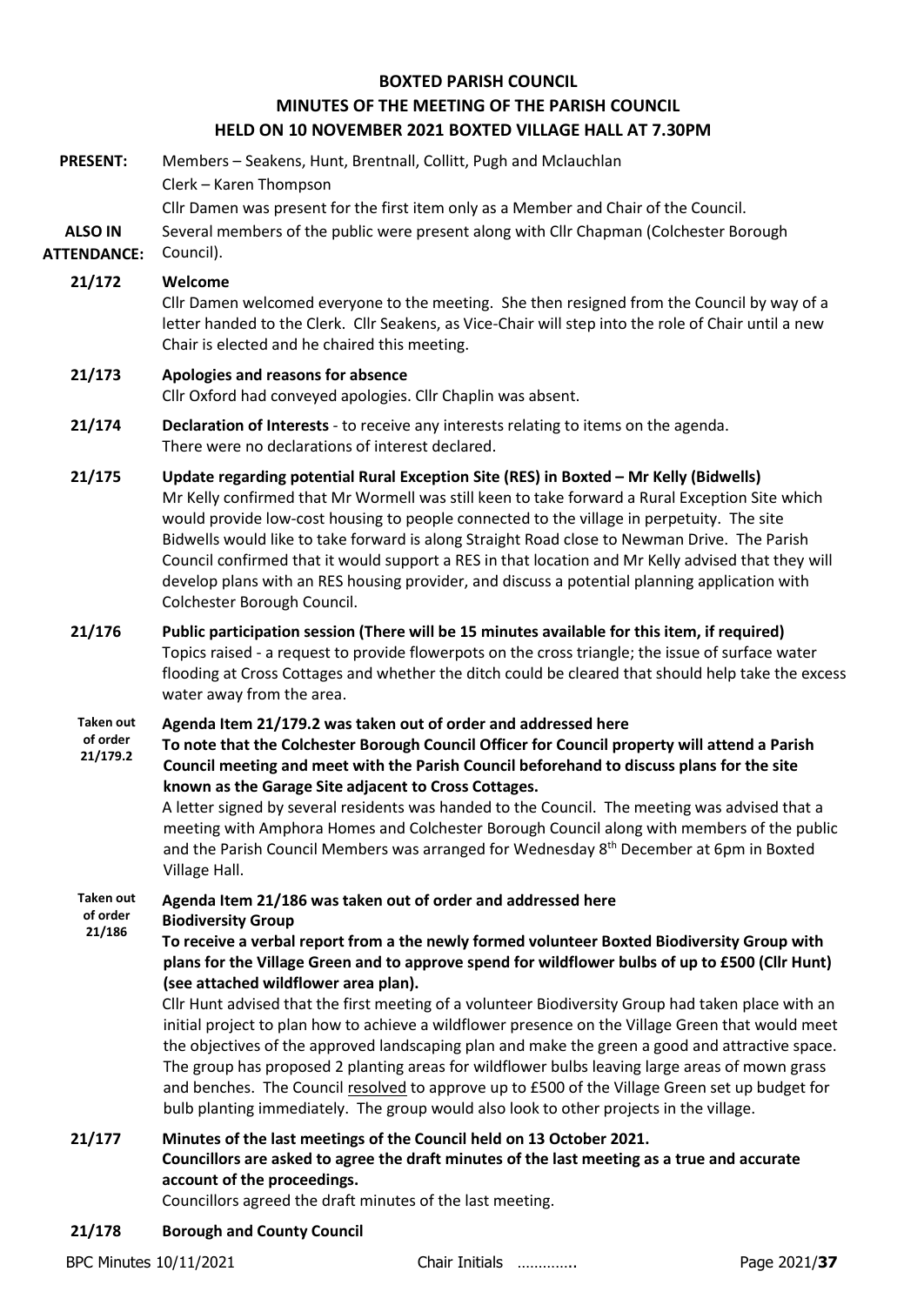## **To receive the reports of the District Councillor and the County Councillor.**

Cllr Chapman had nothing to add over the agenda items already discussed. Cllr Barber was not present.

### **21/179 Planning**

#### **21/179.1** The following applications were considered, and no comments for submission were raised:

| 213012 | 21/10/2021 | Oak Cottage, Cage Lane, Boxted<br>Colchester CO4 5RU                  | Demolish existing conservatory. Single<br>storey extension                                                                                                                                                                                                                     |
|--------|------------|-----------------------------------------------------------------------|--------------------------------------------------------------------------------------------------------------------------------------------------------------------------------------------------------------------------------------------------------------------------------|
| 213010 | 21/10/2021 | Oak Cottage, Cage Lane, Boxted<br>Colchester CO4 5RU                  | Demolish existing conservatory. Extension,<br>single storey for kitchen and garden room                                                                                                                                                                                        |
| 212786 | 08/10/2021 | Orchard Place, Accommodation Road,<br>Boxted Colchester CO4 5HP       | Proposed erection of brickwork wall &<br>gates to the driveway access of Orchard<br>Place                                                                                                                                                                                      |
| 212767 | 07/10/2021 | King George V Playing Fields, Cage<br>Lane, Boxted Colchester CO4 5RE | Excavate 100m x 6m trackway to a depth<br>of 30cm. Lay Geotextile Membrane in<br>excavation. Lay and Compact sub-base<br>20cm thick of crushed concrete. Top and<br>compact 10cm of road planings/scalpings<br>(reused road surface materials) (Revised<br>Description)        |
| 212662 | 27/09/2021 | King George V Playing Fields, Cage<br>Lane, Boxted Colchester CO4 5RE | Installation of play facilities. Minor ground<br>preparation. Installation/erection of: 1 of 5<br>aside goal posts, aerial runway (zip wire),<br>grassed earth mounds, 2 sunken<br>trampolines, mega swing, all access play<br>roundabout, petanque space, fixed table,<br>ten |
| 212650 | 27/09/2021 | Orchard Farm, The Vale, Wet Lane,<br>Boxted CO4 5TN                   | Reconstruction of an existing building to<br>provide 3 bedrooms and associated living<br>spaces.                                                                                                                                                                               |
| 212599 | 17/09/2021 | Rakaia, Mill Road, Boxted CO4 5RW                                     | Erection of a single storey rear extension to<br>create ancillary annex living<br>accommodation                                                                                                                                                                                |

The Council considered the planning applications and had no comments to make.

The Council noted the planning decision made.

# **21/179.2 To note that the Colchester Borough Council Officer for Council property will attend a Parish Council meeting and meet with the Parish Council beforehand to discuss plans for the site known as the Garage Site adjacent to Cross Cottages.** This item was taken earlier in the meeting.

# **21/180 Highways**

### **21/180.1 To consider supporting a village community speed watch group idea.**

The Council considered agreed that a request to support a community speed watch group would not overlap with the planned traffic surveys and that a community speed watch group should be supported. The member of the public that raised the suggestion advised that they would look to start the process of establishing a village community speed watch group.

**21/180.2 To note the 1st draft school travel survey from Cllr Barber and also note that the meeting of interested parties did also suggest looking to fund a school crossing patrol officer which will be investigated further (see attached).**

This was noted and the Council resolved to look to how to fund a school patrol crossing officer.

**21/180.3 To note the response regarding Severalls Lane Bridge (see attached).** The anticipated delay of years was noted.

# **21/181 Parish Council Finance**

**21/181.1 To receive the Parish Council Financial Report as at the 31 October 2021 (see attachments including bank statements).**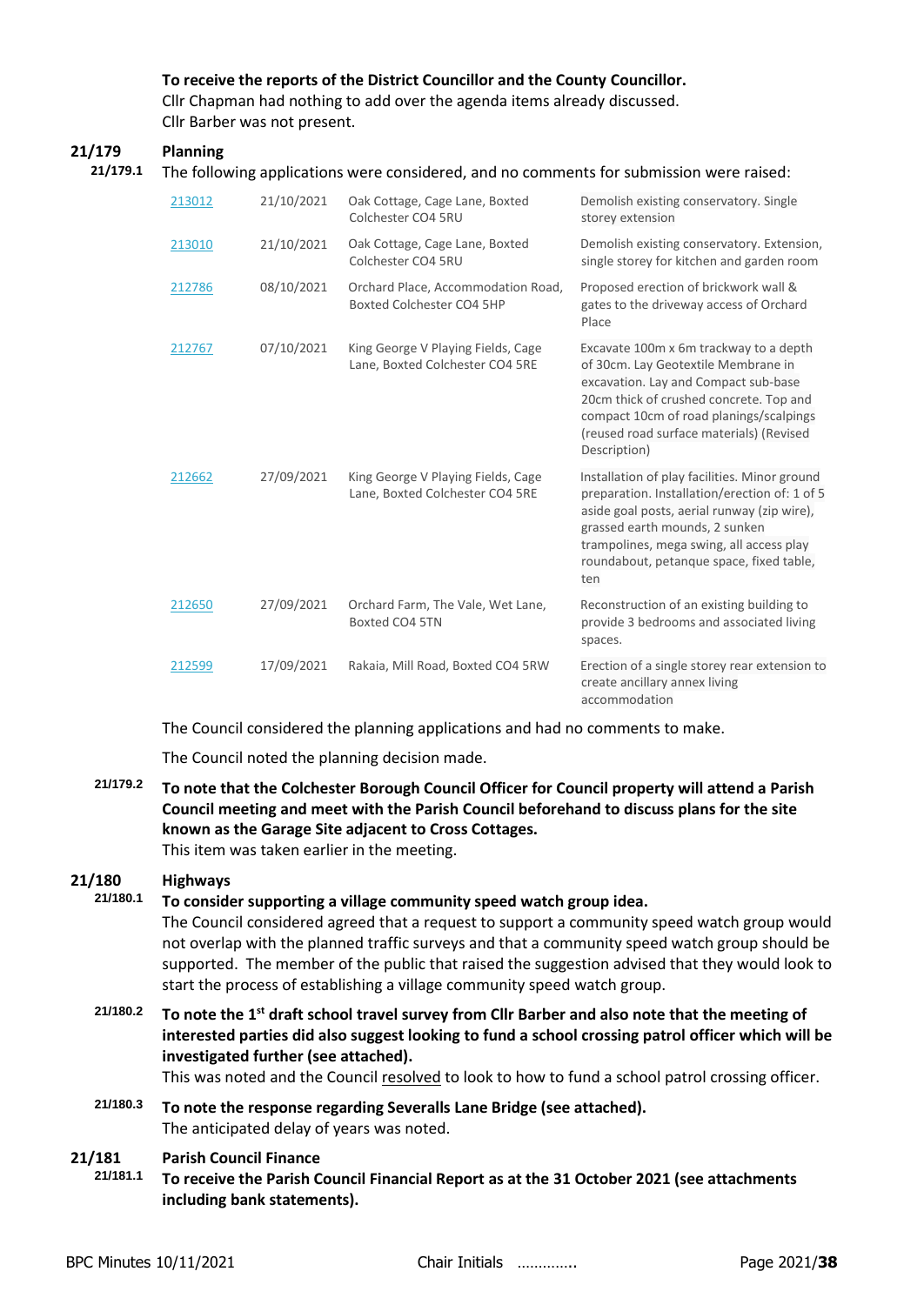The Financial Report was received. It showed a spend to date of £51,834 and receipts to date of £69,256 which reflects that the full precept from Colchester Borough Council has been received. The forecast end of year position is estimating a surplus of £15k but with uncertainty about the income that might be received from the Community Hub this may well reduce. The bank holdings currently total £92,727.38.

The Council noted the unspent budget for the Boxted footpath (Rangers) project and agreed that to consider it at the January Council meeting.

# **21/160.2 To approve the invoices presented for October and November.**

The following invoices were approved for payment:

| Pay                               | £ | 1189.31   |
|-----------------------------------|---|-----------|
| <b>HMRC</b>                       | £ | 560.52    |
| Pensions                          | £ | 368.86    |
| expenses                          | £ | 145.80    |
| Green bins - recycling            | £ | 35.38     |
| Vertas grass cutting              | £ | 1,214.03  |
| Bowman & Sons - hedge cutting     | £ | 108.00    |
| <b>RCCE</b> renewal               | f | 72.60     |
| Village Hall room hire            |   | £20.00    |
| Identilabel Drinking Water sign   | f | 93.00     |
| Bland Landscapes V green weeds    | £ | 102.00    |
| Hall hire Boxtoberfest            | f | 80.00     |
| Cleaning                          |   | 249.17    |
| refund clerk for radiator (Argos) |   | 55.00     |
| LED - emergency light replacement |   | 345.79    |
| LED emergency light test          |   | £78.00    |
| Goff heating oil                  |   | £1,611.99 |
| Elsey 2nd call out to boiler      |   | £72.00    |

### **21/182 Community Hub Cafe**

**21/182.1 To receive a recommendation to offer the café lease to the successful interview candidate. The lease could start as quickly as 1 December 2021 and be offered for 2 years with a break point after 6 months from start, by either party.**

The Council resolved to offer a café lease to Mr Douglas Harper on the recommendation of the interview panel. The interview panel advised that four good candidates were interviewed, with Mr Harper demonstrating significant experience of running his own cafes, a good business model, existing suppliers in place, flexibility over the refurbishment project and a community focus.

## **21/182.2 To decide that the additional clauses to the Community Hub café lease will include:**

- **minimum hours of cafe opening (8:45 – 16:30 4 weekdays and 10:00 – 13:00 Saturdays and Sundays - and one evening each week from September 2022)**
- **also open for sports matches (Boxted Lodgers, Colchester Ladies and Boxted Cricket Club)**
- **Café space provided for 1 hour for home cricket matches for cricket teas to be served and consumed**
- **taking of cash and card payments**
- **advertising plan to be provided**
- **recycling plan to be documented**
- **business plan to be maintained and shared with the Parish Council**
- **food hygiene rating, DBS check and alcohol license required**
- **regular health and safety inspections to be undertaken and documented including water temperature, smoke detectors etc.**
- **Tenant to provide all equipment needed except for cooker and one fridge-freezer**
- **Lease fee to include heating, electric, water, broadband, trade waste removal**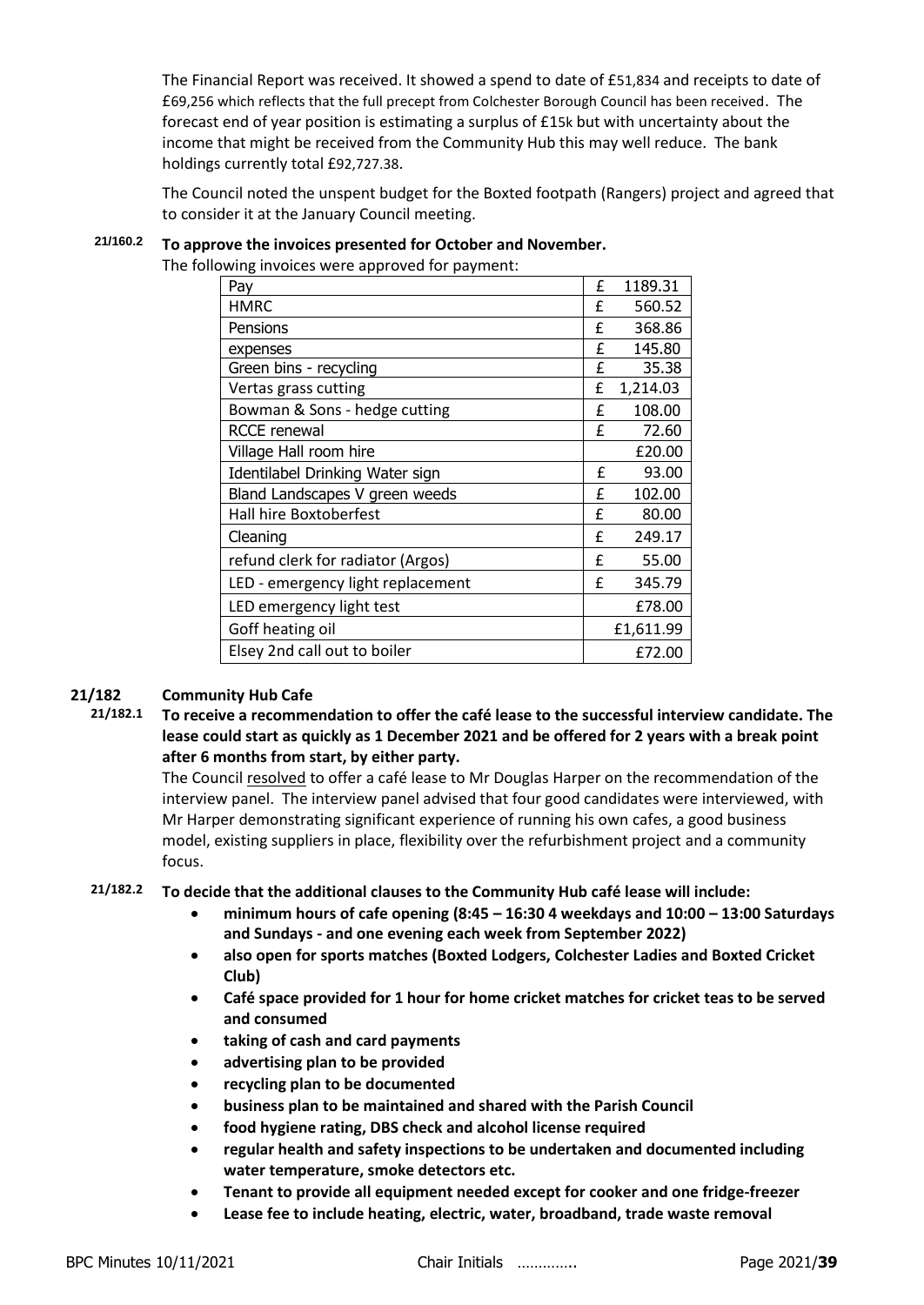**The lease also will cover the fact that the cafe will have to close for the period of building refurbishment (probably summer 2022) with no lease fee payable.**

## **The monthly fee will initially be set at £495 pcm and will rise by the average cost of inflation each year.**

The Council agreed to the points above and also agreed that a fair usage clause should be added to the lease providing for reimbursement for excessive council costs and also a statement that the fridge freezer would be left in situ but if it fails it should be replaced by Mr Harper and remain his property at the end of the lease.

#### **21/183 Budget**

## **To receive the draft budget document for consideration before the next Parish Council meeting and to note the proposed Parish Council funding of the Hub refurbishment project and its implications for Council finance (see attached).**

The Budget draft budget was received, and it was noted that it would have to agreed in order for the precept request to be authorised at the January meeting.

#### **21/184 Community Hub**

# **21/184.1 To receive the latest Hub refurbishment project layout plans, project timetable and estimated cost schedule for the Ingleton Wood elements of work.**

The reports were received noting that they are still subject to change. The project was still pursuing a football foundation grant which might contribute to the refurbishment costs.

# **21/184.2 To decide to submit a planning application for the external changes to the Community Hub based on the Surveyors Plans (see attached).**

The Council resolved to approve the submission of a planning application to cover the planned external changes to the building.

# **21/184.3 To consider the future of the S106 Committee and how to best oversee the refurbishment project.**

The Council agreed that the S106 project should how best to take forward the implementation of the S106 projects and to bring a recommendation forward to the January Council meeting.

### **21/185 Recreation Ground**

# **21/185.1 To note the following:**

• **Recent vandalism and repair commissioned** 

The council noted the vandalism and repair planed and decided that an insurance claim be considered.

# **21/185.2 To note the order placed for additional play facilities in line with the S106 Committee recommendations.**

#### This was noted.

### **21/186 Biodiversity Group**

**To receive a verbal report from a the newly formed volunteer Boxted Biodiversity Group with plans for the Village Green and to approve spend for wildflower bulbs of up to £500 (Cllr Hunt) (see attached wildflower area plan).**

### This item was taken earlier in the meeting.

# **21/187 Policies for Review**

### **To approve the policies below:**

- **Co-option Policy**
- **Website Policy (change of Clerk details and layout)**

The Council resolved to approve and publish the Co-option and Website policies.

### **21/188 Clerk's Report**

# **21/188.1 To receive the clerks report including a list of resolutions agreed at earlier Parish Council meetings and note progress to date.**

The Clerk updated on the following actions:

• the proposed memorial bench for the village green would be delayed in Spring 2022